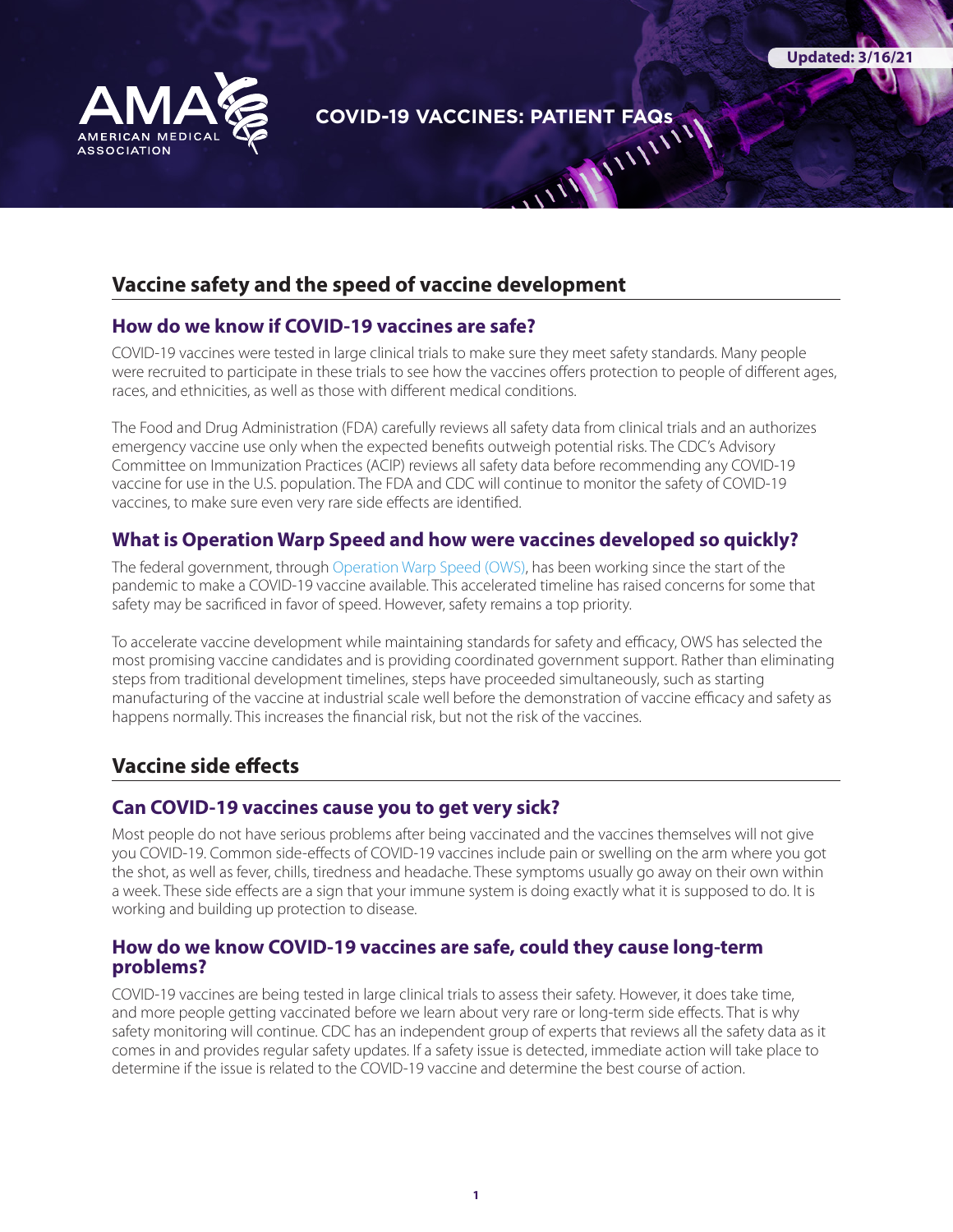### **How do I report a problem or possible side effect to a COVID-19 vaccine?**

The CDC and FDA encourage the public to report possible side effects (called adverse events) to the [Vaccine](https://vaers.hhs.gov/reportevent.html)  [Adverse Event Reporting System \(VAERS\).](https://vaers.hhs.gov/reportevent.html) This national system collects these data to look for adverse events that are unexpected, appear to happen more often than expected, or have unusual patterns of occurrence. Reports to VAERS help the CDC monitor the safety of vaccines. Health care professionals will be required to report certain adverse events following vaccination to VAERS.

The CDC is also implementing a new smartphone-based tool called "v-safe" to check-in on people's health after they receive a COVID-19 vaccine. When you receive your vaccine, you should also receive a v-safe information sheet telling you how to enroll in v-safe. If you enroll, you will receive regular text messages directing you to surveys where you can report any problems or adverse reactions you have after receiving a COVID-19 vaccine.

## **mRNA Vaccines**

mRNA vaccines are being held to the same safety and efficacy standards as all other types of vaccines in the United States. The only COVID-19 vaccines the FDA will make available for use in the United States are those that meet these standards. While there are currently no licensed mRNA vaccines in the United States, researchers have been studying and working with them for decades. mRNA vaccines have been studied before for flu, Zika, rabies and cytomegalovirus (CMV). Beyond vaccines, cancer research has used mRNA to trigger the immune system to target specific cancer cells.

### **Can mRNA vaccines give someone COVID-19?**

No, mRNA vaccines cannot give someone COVID-19. mRNA vaccines do not use the live viruses that causes COVID-19.

### **Will mRNA vaccines interact with my DNA in any way?**

mRNA vaccines do not affect or interact with our DNA in any way. mRNA never enters the nucleus of the cell where our DNA is kept. The cell breaks down and gets rid of the mRNA soon after it is finished using the instructions.

# **Viral vector vaccines**

Viral vector vaccines are being held to the same safety and efficacy standards as all other types of vaccines in the United States. The only COVID-19 vaccines the FDA will make available for use in the United States are those that meet these standards.

### **How do viral vector vaccines work?**

Adenoviral vector vaccines use a modified version of an adenovirus, a virus that can cause the common cold, to deliver important instructions to our cells. For COVID-19 viral vector vaccines, the harmless adenovirus will enter a cell in our body and then use the cell's machinery to produce a harmless piece of the virus that causes COVID-19. This piece is known as a spike protein and it is only found on the surface of the virus that causes COVID-19. The cell displays the spike protein on its surface, and our immune system recognizes that it doesn't belong there. This triggers our immune system to begin producing antibodies and activating other immune cells to fight off what it thinks is an infection. At the end of the process, our bodies have learned how to protect us against future infection with the virus that causes COVID-19. The Janssen/Johnson & Johnson and AstraZeneca Oxford COVID-19 vaccines are both viral vector vaccines.

## **Can viral vector vaccines give someone COVID-19?**

No, viral vectors cannot cause infection with COVID-19 or with the virus used as the vaccine vector.

### **Will viral vector vaccines interact with my DNA in any way?**

The genetic material delivered by the viral vector does not integrate into a person's DNA.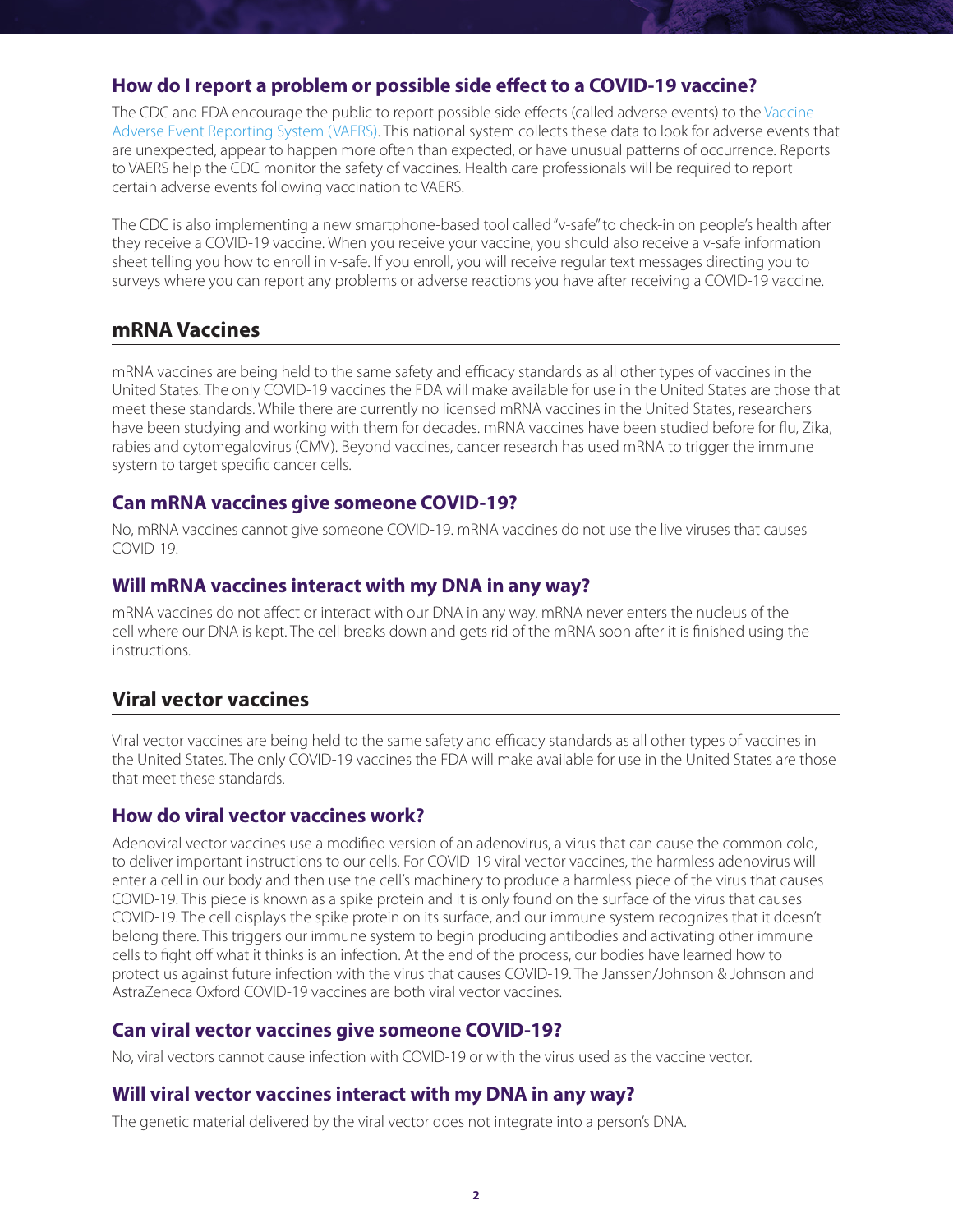# **Natural immunity rather than immunity from vaccines**

#### **Does getting sick with COVID-19 provide better protection than the vaccine gives?**

Both COVID-19 and the vaccines are new. We do not know how long protection lasts for those who get infected or for those who are vaccinated. What we do know is that COVID-19 has caused very serious illness and death for a lot of people. If you get COVID-19, you also risk giving it to loved ones who may get very sick. Getting a COVID-19 vaccine is a safer choice. Keep in mind that the vaccines are not a perfect fix. We will still need to practice other precautions like wearing a mask, social distancing, handwashing until public health officials say otherwise.

### **If I have tested positive for COVID-19 and have recovered, do I need to be vaccinated?**

Yes, even if you have already had COVID-19 you should be vaccinated. Experts do not yet know how long you are protected from getting sick again after recovering from COVID-19. Even if you have already recovered from COVID-19, it is possible—although rare—that you could be infected with the virus that causes COVID-19 again. If you were treated for COVID-19 with monoclonal antibodies or convalescent plasma, you should wait 90 days before getting a COVID-19 vaccine. Talk to your doctor if you are unsure what treatments you received or if you have more questions about getting a COVID-19 vaccine.

### **If I currently have COVID-19 can I be vaccinated?**

People with COVID-19 should wait to be vaccinated until they have recovered from their illness and have met the [criteria](https://www.cdc.gov/coronavirus/2019-ncov/hcp/disposition-in-home-patients.html) for discontinuing isolation.

## **Vaccine administration**

### **When will I be able to receive a COVID-19 vaccine?**

While the first COVID-19 vaccines were authorized in December of 2020, supplies have been limited. With the FDA's authorization of a third safe and effective COVID-19 vaccine, supplies will increase over time, and all adults should be able to get vaccinated later in 2021.

### **Which COVID-19 vaccine should I receive?**

All three FDA authorized COVID-19 vaccines have been shown to prevent severe COVID-19 illness, hospitalizations and death. The different vaccines were studied at different times, in different countries, and under different conditions and thus comparing them is difficult. When it is your turn to get vaccinated, you should take the first vaccine available to you.

### **Can I be vaccinated against COVID-19 if I have an underlying medical condition?**

Any currently authorized COVID-19 vaccine can be administered to persons with underlying medical conditions who have no contraindications to vaccination, including immunocompromised persons, people with autoimmune conditions, people with a history of Guillain-Barré syndrome, Bell's palsy, dermal filler use. Clinical trials demonstrate similar safety and efficacy profiles in persons with underlying medical conditions, including those that place them at increased risk for severe COVID-19, compared to persons without comorbidities.

### **Should you get the COVID-19 vaccine if you have allergies?**

CDC recommends that people with a history of severe allergic reactions not related to vaccines or injectable medications—such as food, pet, venom, environmental or latex allergies—get vaccinated. If you have had an immediate allergic reaction, even if it was not severe, to a vaccine or injectable therapy for another disease, ask your doctor if you should get a COVID-19 vaccine.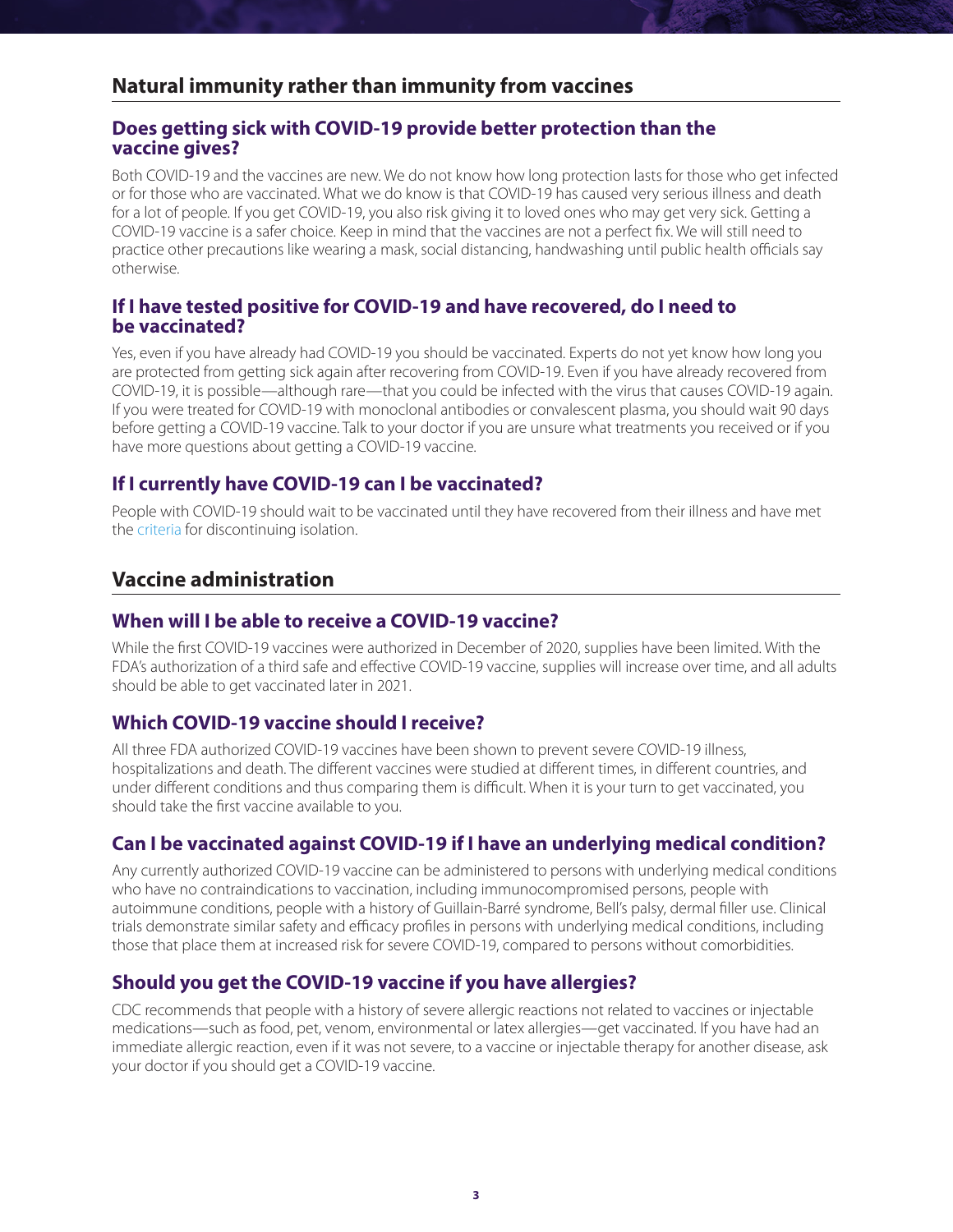Some people have experienced [severe allergic reactions—](https://www.cdc.gov/coronavirus/2019-ncov/vaccines/safety/allergic-reaction.html)also known as anaphylaxis—after getting a COVID-19 mRNA vaccine. If you have had a severe allergic reaction to any ingredient in an mRNA COVID-19 vaccine, including polyethylene glycol (PEG) or polysorbate, you should not get either of the currently available mRNA COVID-19 vaccines. If you had a severe allergic reaction after getting the first dose of an mRNA COVID-19 vaccine, [CDC recommends](https://www.cdc.gov/vaccines/covid-19/info-by-product/clinical-considerations.html?CDC_AA_refVal=https://www.cdc.gov/vaccines/covid-19/info-by-product/pfizer/clinical-considerations.html) that you not get the second dose.

If you have had an immediate allergic reaction (e.g., hives, swelling, wheezing), even if it was not severe, to any ingredient in an mRNA COVID-19 vaccine, CDC recommends that you not get either of the currently available mRNA COVID-19 vaccines. If you had an immediate allergic reaction after getting the first dose of an mRNA COVID-19 vaccine, you should not get the second dose.

### **Should you get the COVID-19 vaccine if you are pregnant or breastfeeding?**

Available data suggest that pregnant patients with COVID-19 are at increased risk of more severe illness and death, compared with nonpregnant individuals. There are limited data available about the safety of COVID-19 vaccines for people who are pregnant. People who are pregnant and part of a [group recommended](https://www.cdc.gov/coronavirus/2019-ncov/vaccines/recommendations.html) to receive COVID-19 vaccine, may choose to be vaccinated. A conversation between pregnant patients and their clinicians, while not required, may help them decide whether to get vaccinated. Key considerations include: the current risk of exposure to SARS-CoV-2, the risk of COVID-19 to the patient and their fetus, and how well the vaccine works to protect against COVID-19 and any known side effects of the vaccine.

Similarly, data is lacking on the safety of COVID-19 vaccines in lactating women and on the effects of mRNA vaccines on the breastfed infant or on milk production/excretion. mRNA vaccines are not thought to be a risk to the breastfeeding infant. People who are breastfeeding and are part of a [group recommended](https://www.cdc.gov/coronavirus/2019-ncov/vaccines/recommendations.html) to receive a COVID-19 vaccine, such as health care personnel, may choose to be vaccinated. For more information see the CDC's [vaccine considerations for people who are pregnant or breastfeeding](https://www.cdc.gov/coronavirus/2019-ncov/vaccines/recommendations/pregnancy.html) and the AMA's [Daily COVID Update](https://www.youtube.com/watch?v=YzYVoFAVMLc&feature=youtu.be) featuring experts from the American Academy of Pediatrics and the American College of Obstetricians and Gynecology.

### **Will COVID-19 vaccines be available for young children?**

At first, COVID-19 vaccines may not be recommended for children, as only non-pregnant adults participate in clinical trials. As more studies are completed, COVID-19 vaccine may be available for children. How many doses of the vaccine are needed?

Both COVID-19 mRNA vaccines require two shots to get the most protection. The timing between your first and second shot depends on which vaccine you received.

- If you received the [Pfizer-BioNTech](https://www.cdc.gov/coronavirus/2019-ncov/vaccines/different-vaccines/Pfizer-BioNTech.html) vaccine, you should get your second shot three weeks (or 21 days) after your first.
- If you received the [Moderna](https://www.cdc.gov/coronavirus/2019-ncov/vaccines/different-vaccines/Moderna.html) vaccine, you should get your second shot one month (or 28 days) after your first.

You should get your second shot as close to the recommended three-week or one-month interval as possible. However, your second dose may be given up to [six weeks \(42 days\) after the first dose, if necessary.](https://www.cdc.gov/vaccines/covid-19/info-by-product/clinical-considerations.html#Administration) You should not get the second dose earlier than the recommended interval.

The Janssen viral vector vaccine is a single dose vaccine.

### **Are the vaccine candidates interchangeable?**

For the mRNA vaccines (Pfizer and Modern), the same vaccine brand must be used for both shots. The safety and efficacy of a mixed series has not been studied. If two doses of different mRNA COVID-19 vaccine products are administered in these situations (or inadvertently), no additional doses of either product are recommended at this time.

If first dose of mRNA COVID-19 vaccine was received, but a patient is unable to compete series with same or different mRNA vaccine (e.g., contraindication), a single dose of Janssen COVID-19 vaccine may be administered at minimum interval of 28 days from mRNA dose. These patients would be considered to have received valid, single-dose Janssen vaccination, not mixed vaccination series (mRNA/viral vector).